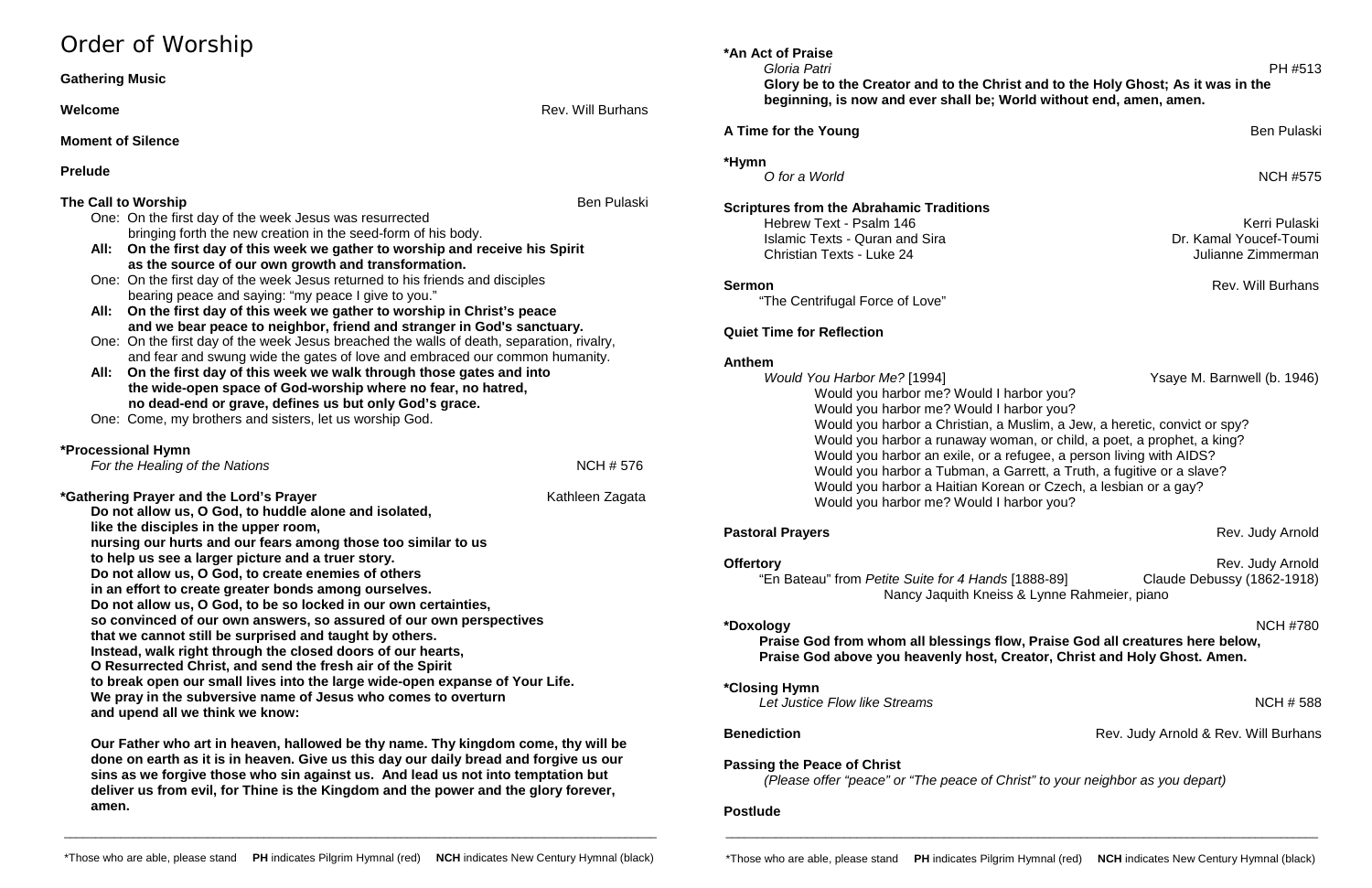# Today's Worship Service

## **Sanctuary Flowers**

Today's Chancel flowers are given to the Glory of God and in loving memory of my mother and father and my sisters Barbara Hall and Betty Smith, by Priscilla Saltmarsh.

# Meet Our Church

**First Congregational Church in Winchester, UCC,** *An Open and Affirming Congregation* 21 Church Street, Winchester, MA 01890 781 -729 -9180 **www.fcc -winchester.org**

We are a Christ -centered, nurturing community: growing in faith, serving in love, welcoming all with joy.

We are happy you have joined us today for worship. We hope that in the coming hour of quiet, song, prayer, sacred scripture, and communal gathering, you will awaken more fully to God's presence in your life and the world around us.

- The Congregation, Ministers To The World Rev. William Burhans, Lead Pastor Rev. Ms. Judith B. Arnold, Associate Pastor Ms. Kathleen Zagata, RN, MS, CS, Minister of Congregational Health & Wellness Ms. Jane Ring Frank, Minister of Music & Worship Arts Mr. Ben Pulaski, Minister of Faith Formation: Children & Youth Mr. Jeffrey Mead, Organist Mr. Bradley Ross, Sexton Mr. Tyler Campbell, Assistant Sexton Ms. Sarah Marino, Office Manager
- The Rev. Dr. Kenneth Orth, Pastoral Counselor (Affiliate)

# **April 30 , 2017**

Thir d Sunday of Easter 10:00 Worship Service

Bulletin design based upon the stones and labyrinth of the Reno Garden .

# Welcome!

### **Restrooms**

Restrooms are located down the stairs as you first enter the front doors of the church.

### **Accessibility**

Listening devices are available in the back of the sanctuary for the hearing impaired. An after -worship coffee hour is held in Chidley Hall on the bottom floor of the church building. An elevator is located out the doors to the right of the front chancel area and down the hall. Please ask a greeter if you need assistance.

### **Childcare**

Children are always welcome in the sanctuary! We appreciate the sounds of little ones among us. If you'd prefer, there is a professionally staffed nursery on the floor beneath the sanctuary. Ask a greeter if you need help finding it.

### **Family Room**

There is also a comfortable room with sofas, chairs, carpet and an audio link to the service for when you need more room to attend to your family. It is located just outside the doors to the right of the front chancel area.

### **Children (Stepping Stones) and Youth Church School**

Classes for children and youth in pre -k through 12th grade are taught during worship. Families begin the worship service together in the sanctuary. Children are then invited to join us at the front (if they are comfortable) for the Time for the Young. Afterwards, the children and youth are led to their classrooms by their teachers.

### **Get connected!**

Please tell us about yourself and/or request a prayer by filling out a Welcome/Prayer Request Card found in each pew and place it in the offering plate when it passes. We look forward to getting to know you at Coffee Hour, held downstairs immediately following the service. You can also learn more about our community through our website and Facebook page: **www.fcc -winchester.org facebook.com/fccwucc Text FCCW to 22828 to join our email list**